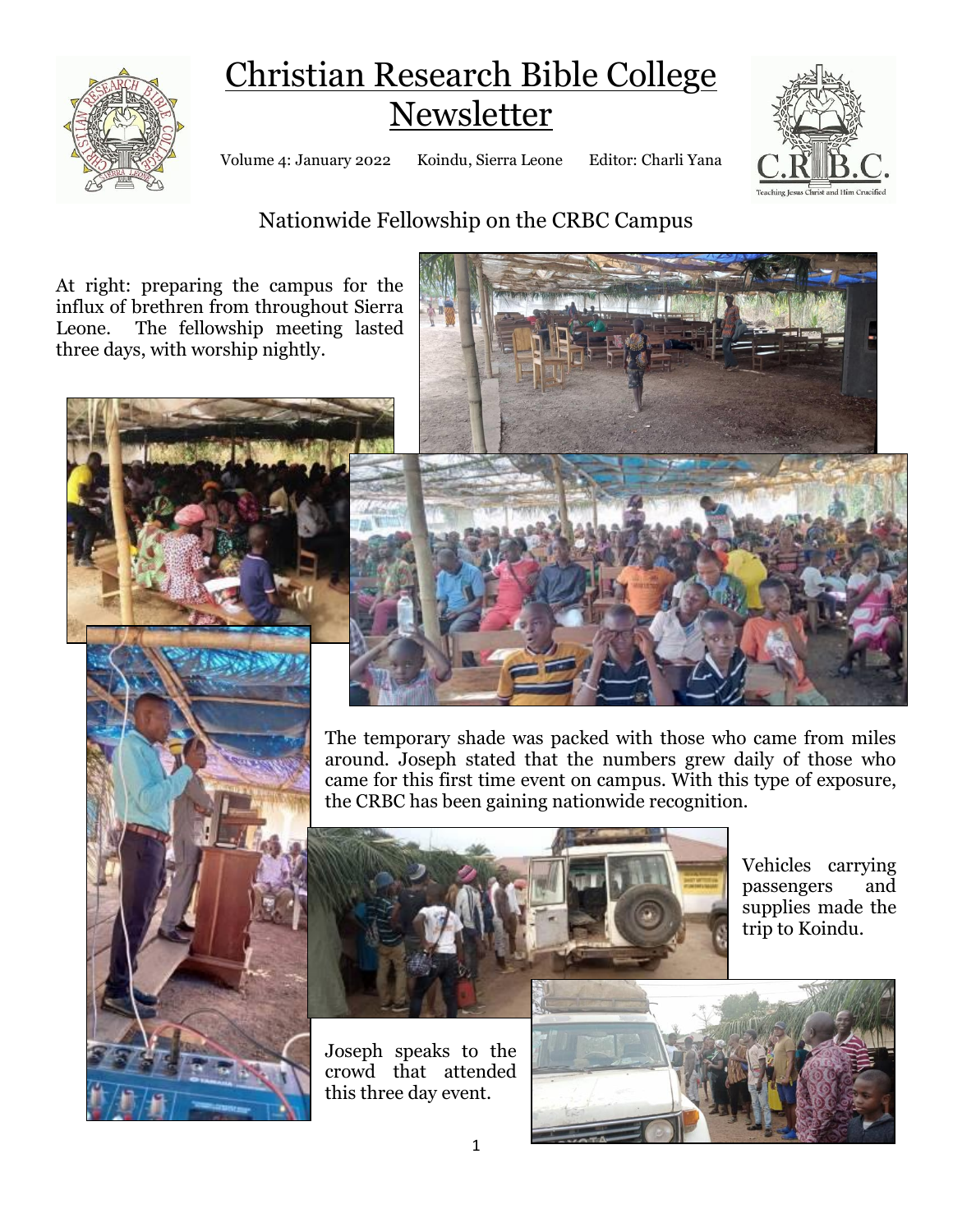#### Supporting U.S. Congregations

## Loveland Heights Church of Christ

Since February of 2020 the Loveland Heights brethren have supported the CRBC without fail. After a mass emailing to several congregations throughout the U.S. the call was answered by these dear saints. Brother Kip Ping, who serves as an elder here, has been so helpful in communicating with us as representative of the congregation, located in Loveland Heights, Ohio. In the beginning of the CRBC's search for property on which to



base the campus, a sister from Loveland Heights selflessly donated enough funds to pay for the greater portion of the cost to purchase the land. Since then, we have been pleasantly surprised where others have, from this congregation, donated individually to this very crucial work of training the next generation of preachers in this area of West Africa.



### Ongoing Construction

On the left is the well drilling equipment that Sunset International Bible Institute supplied in donating a drilled well for the campus. Below

that is the pump once the well was finished. The outhouse *(right)* has been finished as well the kitchen *(below)*. SIBI donated solar energy for electric to power computers, cell phones and lighting.

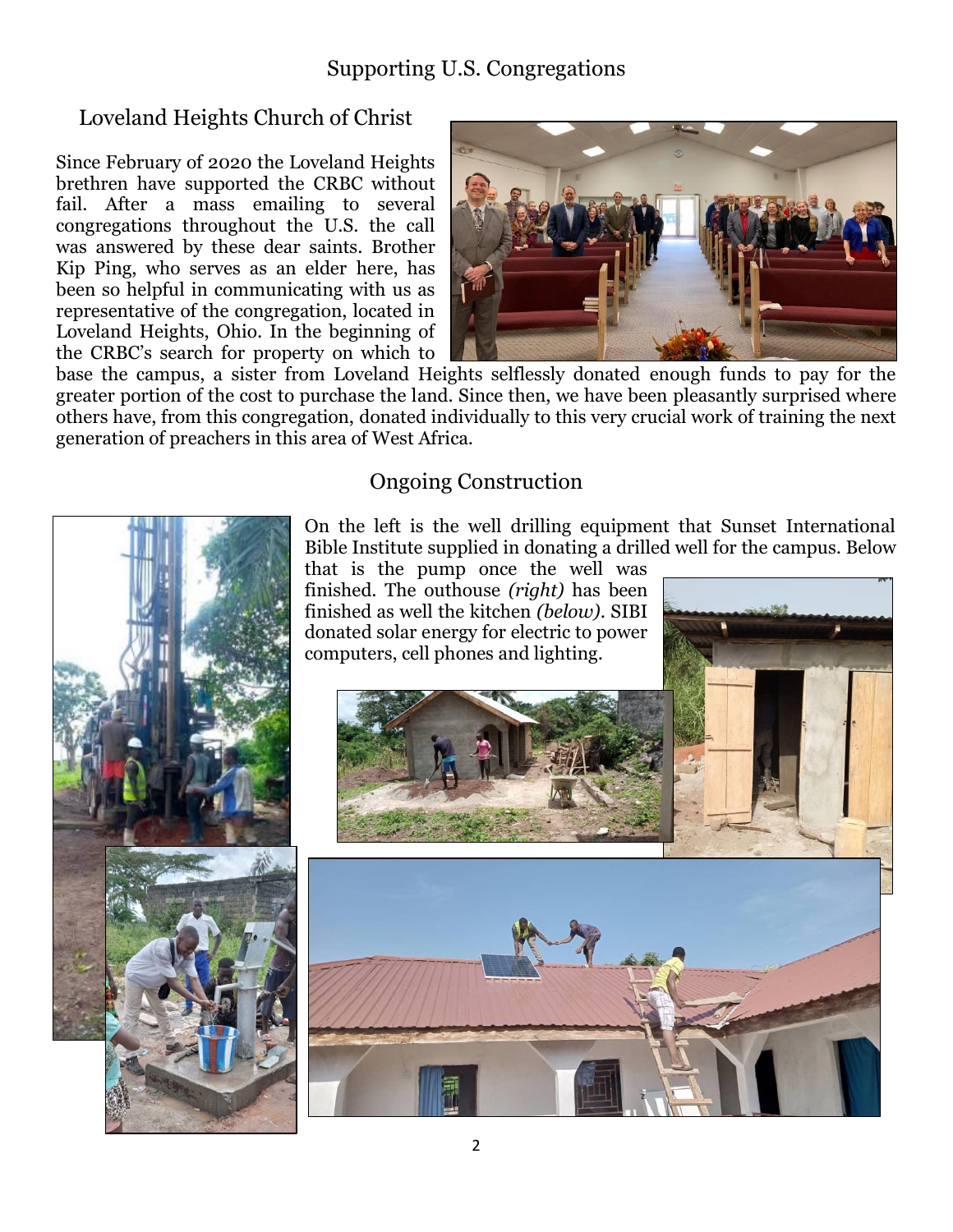## The Christian Research Bible College First Class of Students



Once the study material from SIBI was obtained, the school building and class furniture completed, the classes began. Pictured here are the first students,

with instructors, who are attending the CRBC.







#### Sierra Leone

Sierra Leone was a British Crown Colony from 1808 to April 27, 1961 when it achieved independence, but periods of political turbulence have marked its recent history. On 19 April 1971, Siaka Stevens ' government abolished Sierra Leone's parliamentary government system and declared Sierra Leone a presidential republic. Sierra Leone Colony and Protectorate lasted until 1961 when it gained independence from the United Kingdom, with [Elizabeth](https://en.wikipedia.org/wiki/Elizabeth_II)  [II](https://en.wikipedia.org/wiki/Elizabeth_II) as [Queen of Sierra Leone.](https://en.wikipedia.org/wiki/Queen_of_Sierra_Leone) It retained her as head of state [for a decade until 1971,](https://en.wikipedia.org/wiki/Sierra_Leone_(1961%E2%80%931971)) when the country became a republic. *(Wikipedia)* Koindu is home to the CRBC; the location is shown by the red arrow.